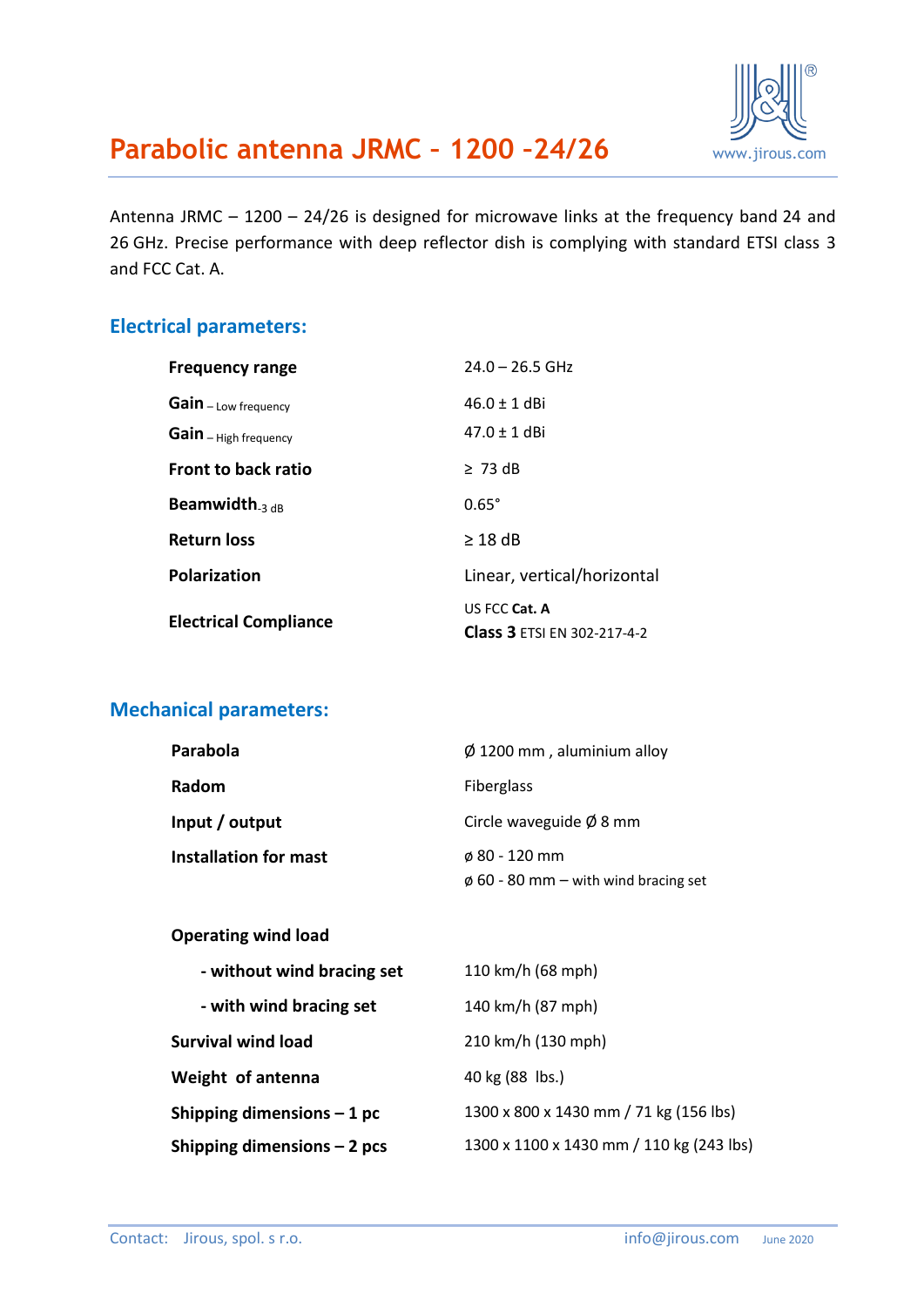

#### **Usage:**

The antenna is supplied together with a massive holder that allows easy mounting on a mast. Holder can be installed separately on the mast. Subsequently, the antenna with microwave unit can be simply hung up into it.

Antenna holder allows fine setting elevation  $\pm$  15°and azimuth  $\pm$  7°. Ready for right and left side mounting.

In the areas with the expected occurrence of the strong winds the usage of the (adjustable) wind bracing set is recommended. For mounting on the **mast ø 60 – 80 mm the usage of the (adjustable) wind bracing set** is strongly recommended.

The usage of adjustable wind bracing set allows to set azimuth more comfortably.

The wind bracing set (Fig.3) or the adjustable wind bracing set (Fig.4) are optional accessories.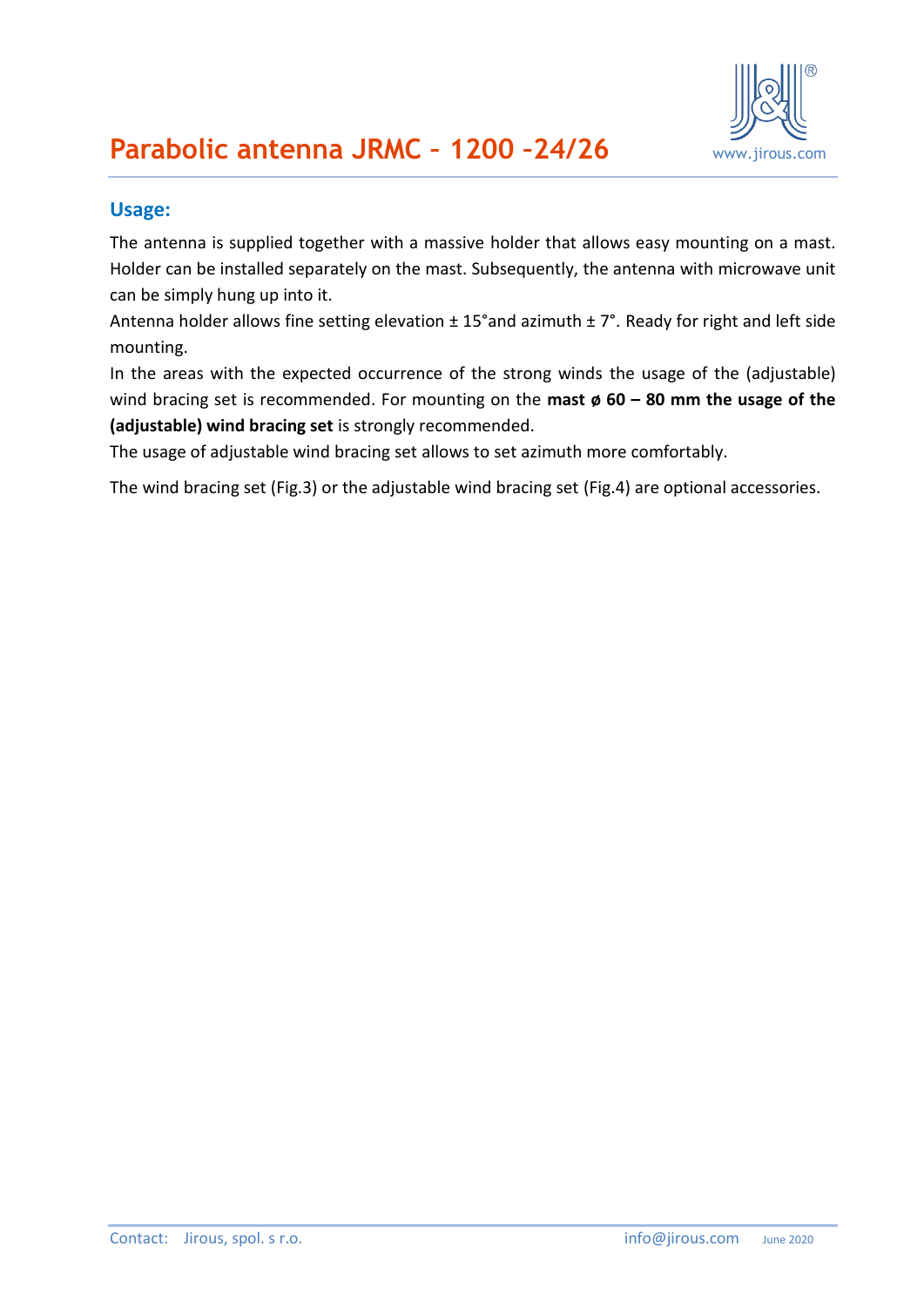



### **Measurement of radiation pattern:**

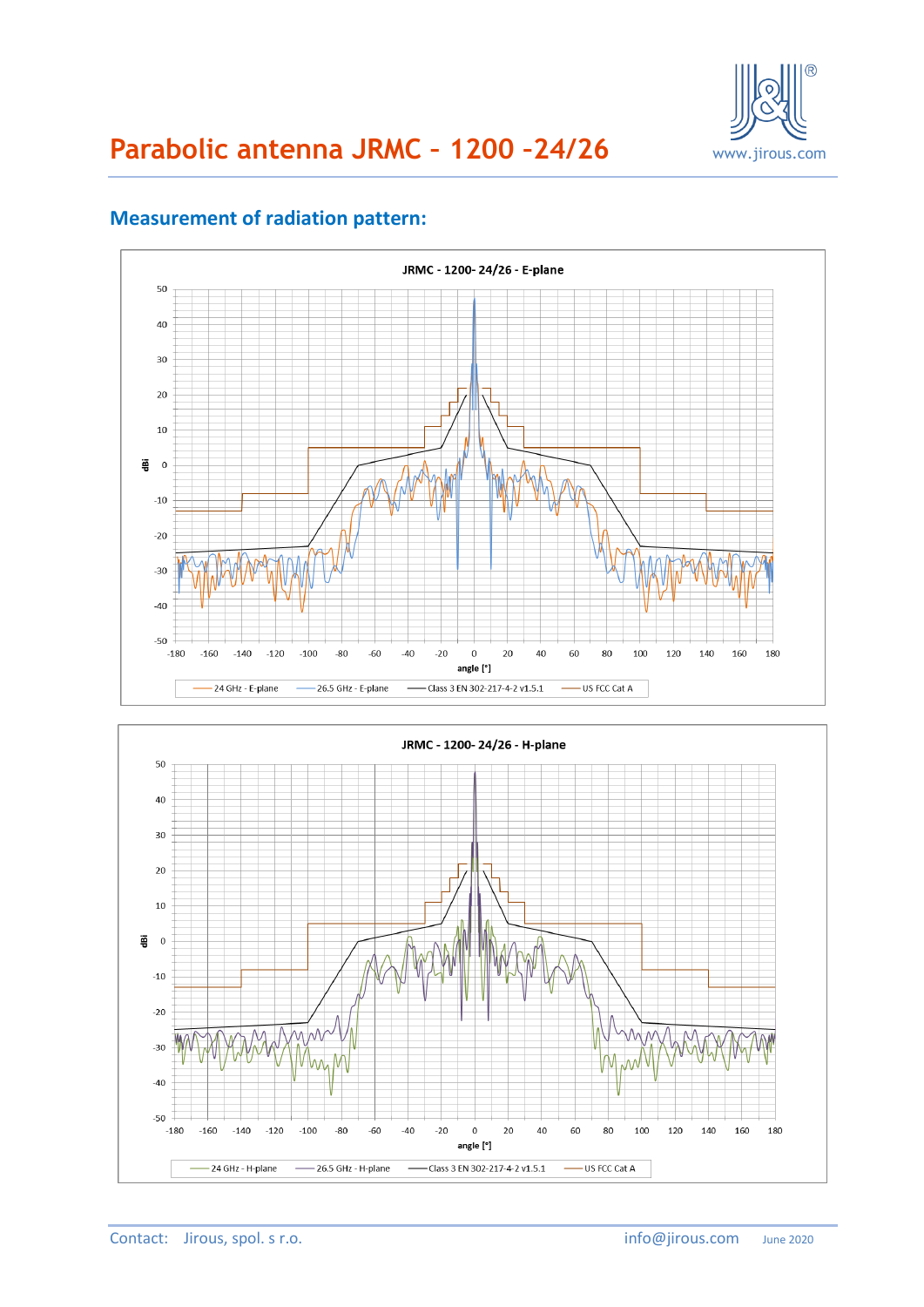

#### **Outline:**



Fig. 2 Isometric view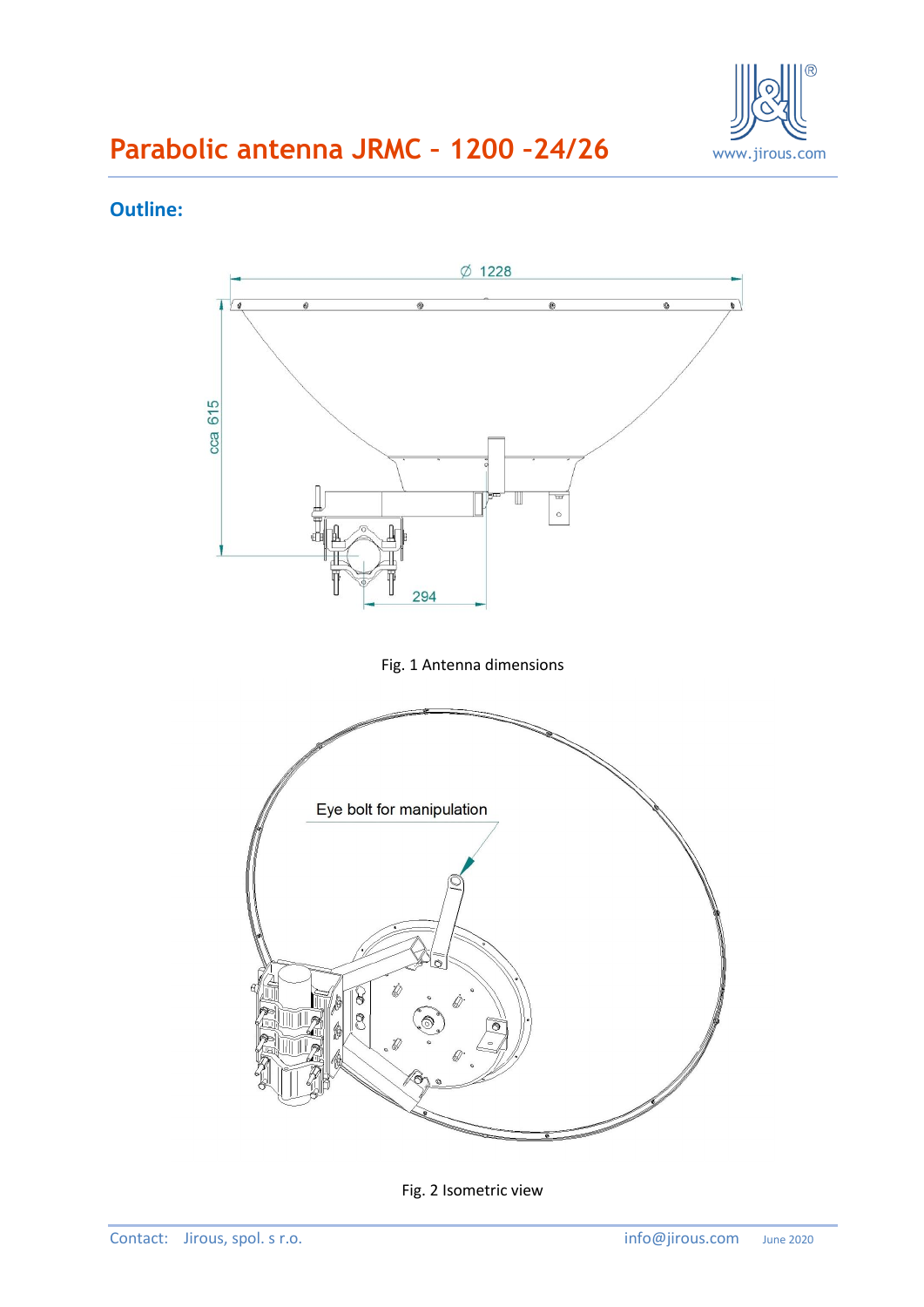



Fig. 3 Antenna with wind bracing set (top view)



Fig. 4 Antenna with adjustable wind bracing set (top view)